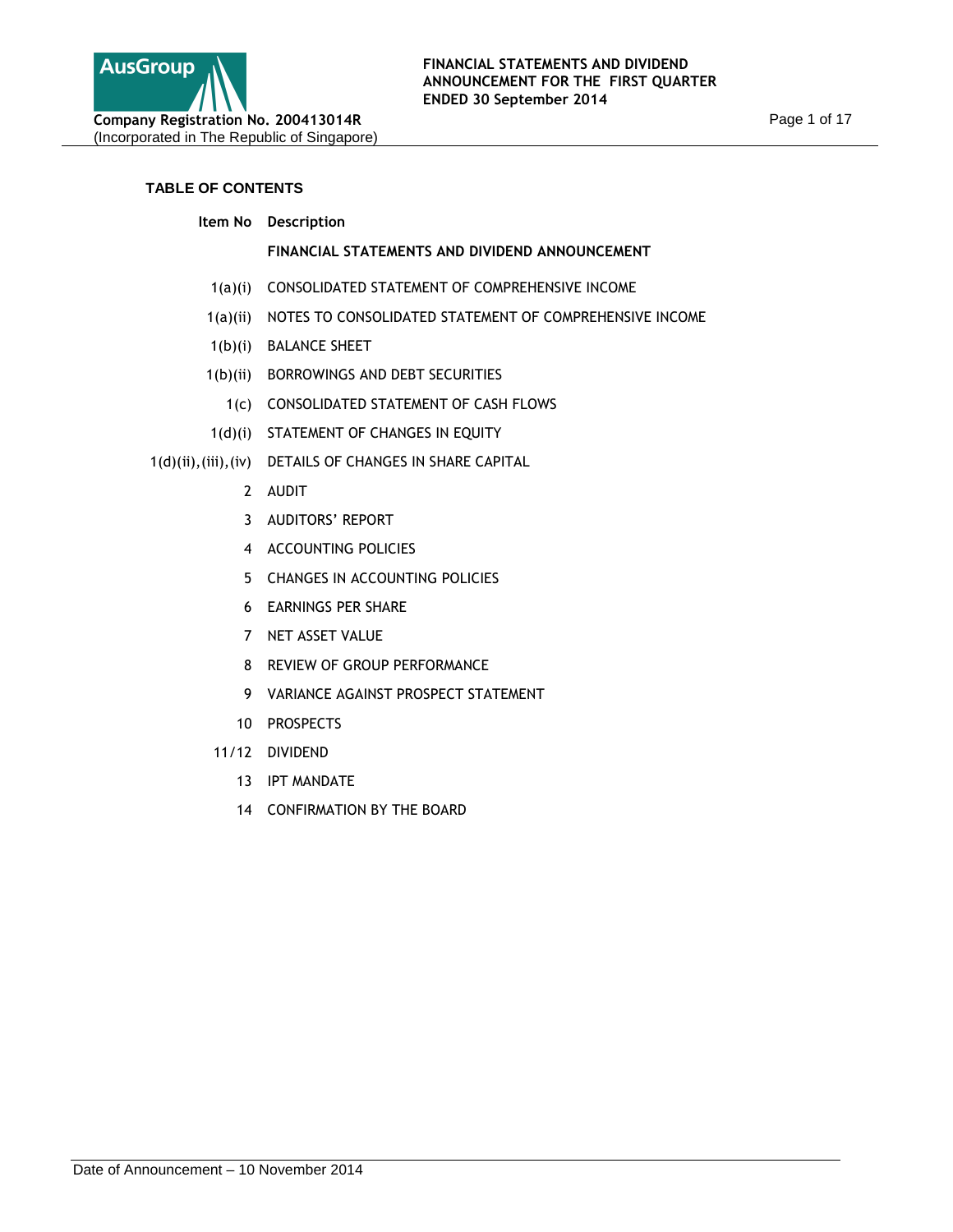

# PART I INFORMATION REQUIRED FOR ANNOUNCEMENTS OF QUARTERLY (Q1, Q2, Q3 & Q4), HALF-**YEAR AND FULL YEAR RESULTS**

- **1(a) An income statement (for the group) together with a comparative statement for the corresponding period of the immediately preceding financial year**
- **(i)** CONSOLIDATED STATEMENT OF COMPREHENSIVE INCOME *(Amounts expressed in thousands of Australian Dollar ("AU\$") currency)*  **These statements have not been audited.**

|                                                                           | <b>GROUP</b> | $+/(-)$   |        |
|---------------------------------------------------------------------------|--------------|-----------|--------|
|                                                                           | 1Q 2015      | 1Q 2014   | %      |
|                                                                           | AU\$'000     | AU\$'000  |        |
| Revenue                                                                   | 130,533      | 77,235    | 69.0   |
| Cost of sales                                                             | (117, 520)   | (98, 125) | 19.8   |
| Gross profit/(loss)                                                       | 13,013       | (20, 890) | 162.3  |
| Gross margin                                                              | 10.0%        | (27.0%)   |        |
| Other operating income                                                    | 806          | 10,404    | (92.2) |
| Other operating costs                                                     | (5, 516)     | (5,685)   | (3.0)  |
| Administrative expenses                                                   | (4,580)      | (6, 675)  | (31.4) |
| Marketing and distribution expenses                                       | (499)        | (722)     | (30.9) |
| Profit/(loss) from operations                                             | 3,224        | (23, 568) | 113.7  |
| Finance costs                                                             | (824)        | (1, 273)  | (35.3) |
| Profit/(loss) before income tax                                           | 2,400        | (24, 841) | 109.7  |
| Income tax benefit                                                        | 430          | 9,726     | (95.6) |
| Net profit/(loss) for the period<br>attributable to equity holders of the |              |           |        |
| company                                                                   | 2,830        | (15, 115) | 118.7  |
| Net profit %                                                              | 2.2%         | (19.6%)   |        |
| Earnings/(loss) per ordinary share (cents)                                |              |           |        |
| - basic                                                                   | 0.4          | (3.1)     |        |
| - diluted                                                                 | 0.4          | (3.1)     |        |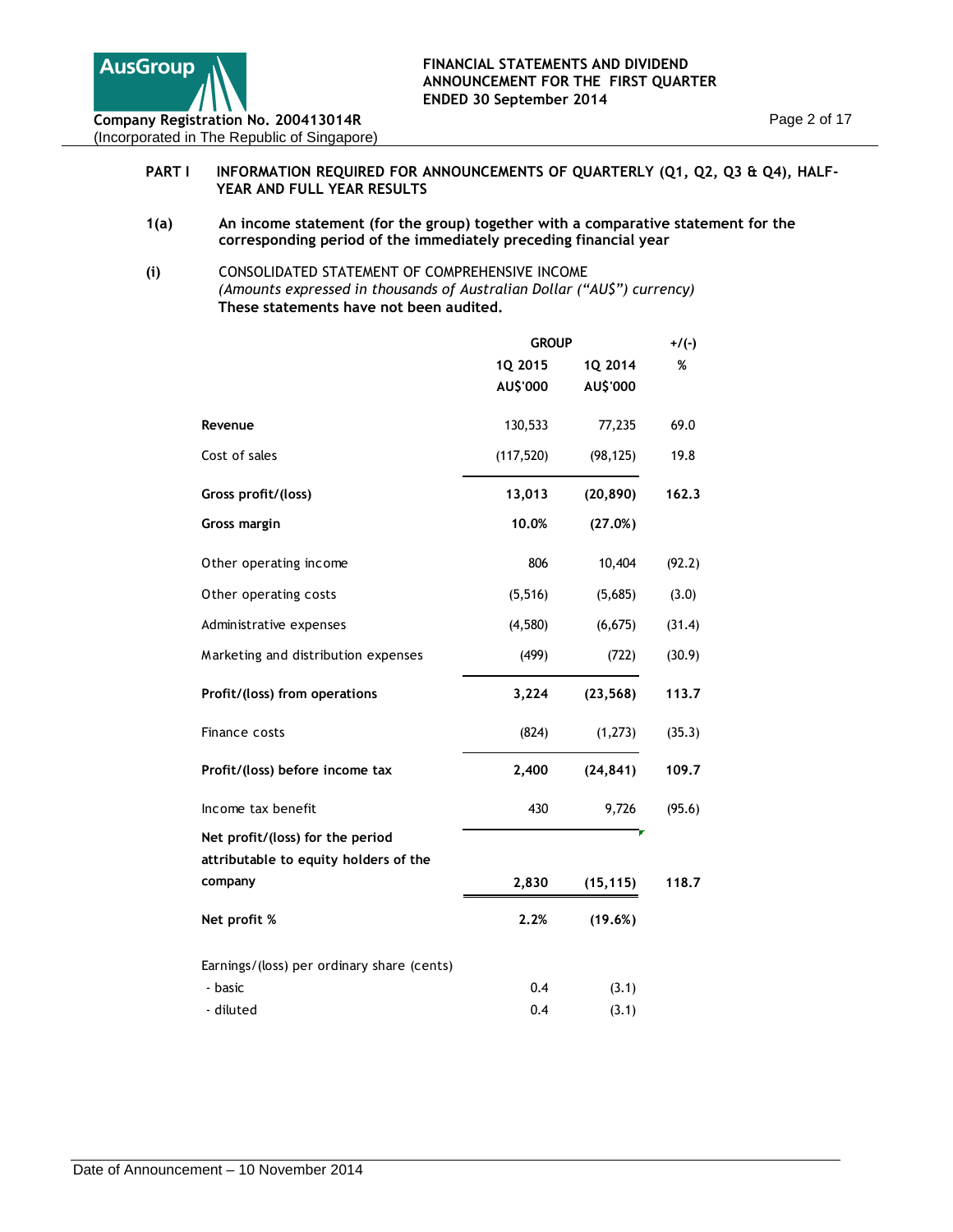

# **(i) CONSOLIDATED STATEMENT OF COMPREHENSIVE INCOME (CONTINUED)**

|                                                                                                                 | <b>GROUP</b> |           |  |
|-----------------------------------------------------------------------------------------------------------------|--------------|-----------|--|
|                                                                                                                 | 10 2015      | 10 2014   |  |
|                                                                                                                 | AU\$'000     | AU\$'000  |  |
| Profit/(loss) for the period                                                                                    | 2,830        | (15, 115) |  |
| Items that may be reclassified subsequently to profit or loss:<br>Currency translation differences arising from |              |           |  |
| consolidation                                                                                                   | 2,129        | 60        |  |
| Other comprehensive income/(loss) for the<br>period                                                             | 2,129        | 60        |  |
| Total comprehensive income/(loss) attributable<br>to equity holders of the company                              | 4,959        | (15, 055) |  |
|                                                                                                                 |              |           |  |

# **(ii) NOTES TO CONSOLIDATED STATEMENT OF COMPREHENSIVE INCOME**

# **A. PROFIT FROM OPERATIONS**

# **The following items have been included in determining the profit before taxation**

|                                               | <b>GROUP</b> |          |
|-----------------------------------------------|--------------|----------|
|                                               | 1Q 2015      | 10 2014  |
|                                               | AU\$'000     | AU\$'000 |
| Other operating income                        |              |          |
| Interest income                               | 187          | 95       |
| Profit on disposal of property, plant and     |              |          |
| equipment                                     | 427          | 10,182   |
| Sundry income                                 | 164          | 172      |
| Foreign exchange income/(loss)                | 28           | (45)     |
| Total other operating income                  | 806          | 10,404   |
|                                               |              |          |
| Amortisation and Depreciation                 |              |          |
| Depreciation of property, plant & equipment   |              |          |
| included in cost of sales                     | 2,090        | 2,973    |
| Amortisation of intangible assets included in |              |          |
| cost of sales                                 | 148          | 131      |
| Depreciation of property, plant & equipment   |              |          |
| included in administrative expenses           | 177          | 275      |
| Amortisation of intangible assets included in |              |          |
| administrative expenses                       | 777          | 797      |
| <b>Total Amortisation and Depreciation</b>    | 3,192        | 4,176    |
| Employee share and share option scheme        |              |          |
|                                               | 509          | 51       |
| expense                                       |              |          |
| Impairment of trade receivables               |              | 20       |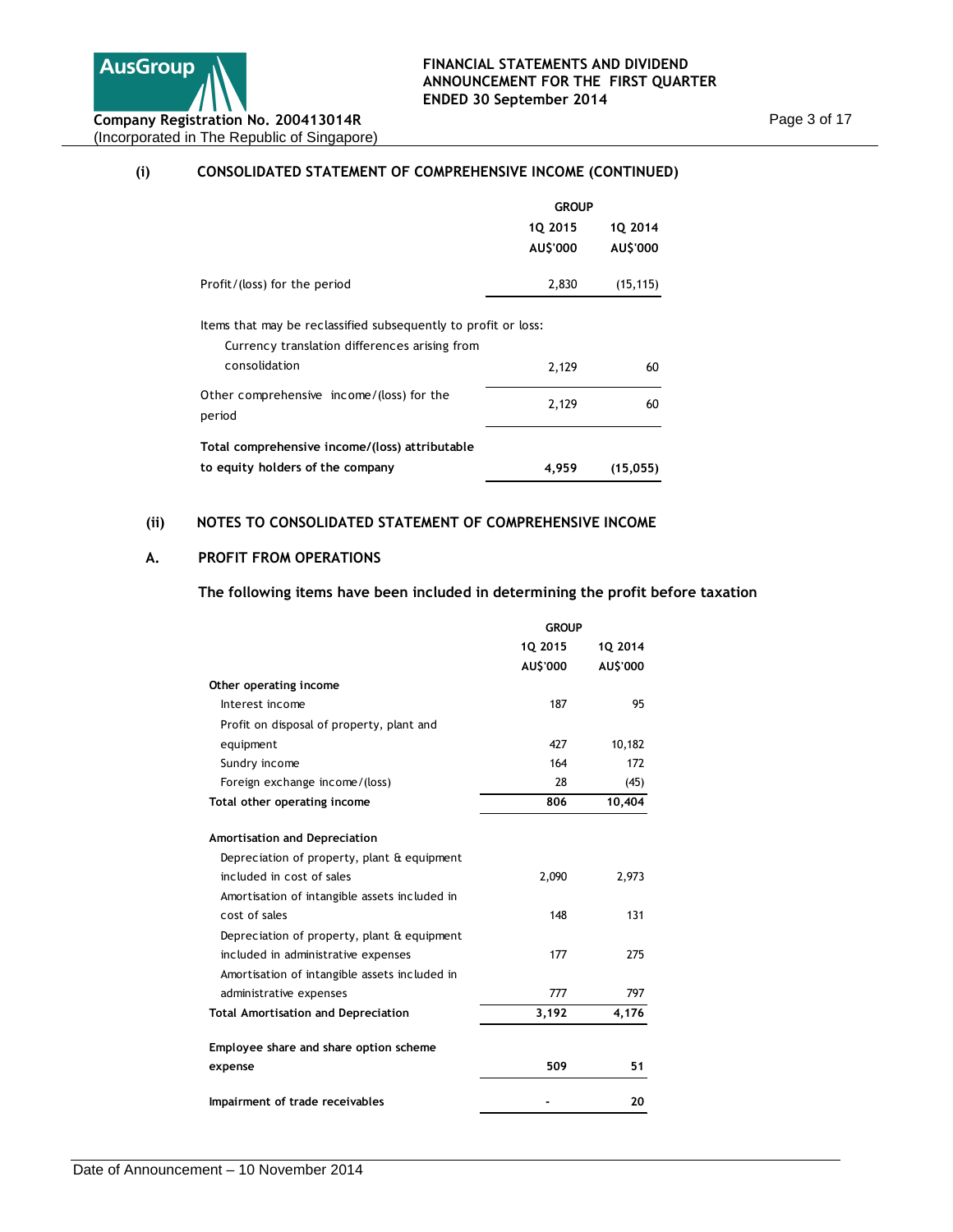Page 4 of 17

# **B. FINANCE COSTS**

|                                  | <b>GROUP</b> |          |  |
|----------------------------------|--------------|----------|--|
|                                  | 10 2015      | 10 2014  |  |
|                                  | AU\$'000     | AU\$'000 |  |
| Bank loans                       | 734          | 949      |  |
| Bank guarantee fees              | 62           | 81       |  |
| Unwinding of earn out payable    | 7            | 31       |  |
| Hedging costs                    |              | 180      |  |
| Finance leases and hire purchase | 21           | 32       |  |
| Total Finance costs              | 824          | 1,273    |  |
|                                  |              |          |  |

# **C. INCOME TAX EXPENSE**

|                                                    | <b>GROUP</b> |           |  |
|----------------------------------------------------|--------------|-----------|--|
|                                                    | 10 2015      | 10 2014   |  |
|                                                    | AU\$'000     | AU\$'000  |  |
| Profit/(loss) before income tax                    | 2,400        | (24, 841) |  |
| Prima facie taxation calculated at applicable rate |              |           |  |
| on profit before income tax                        | (628)        | 8,639     |  |
| Tax effect of non-assessable /(non-deductible      |              |           |  |
| items)                                             | 1,058        | 1,087     |  |
| Total income tax benefit                           | 430          | 9,726     |  |
| Income tax benefit percentage (%)                  | 18%          | 39.2%     |  |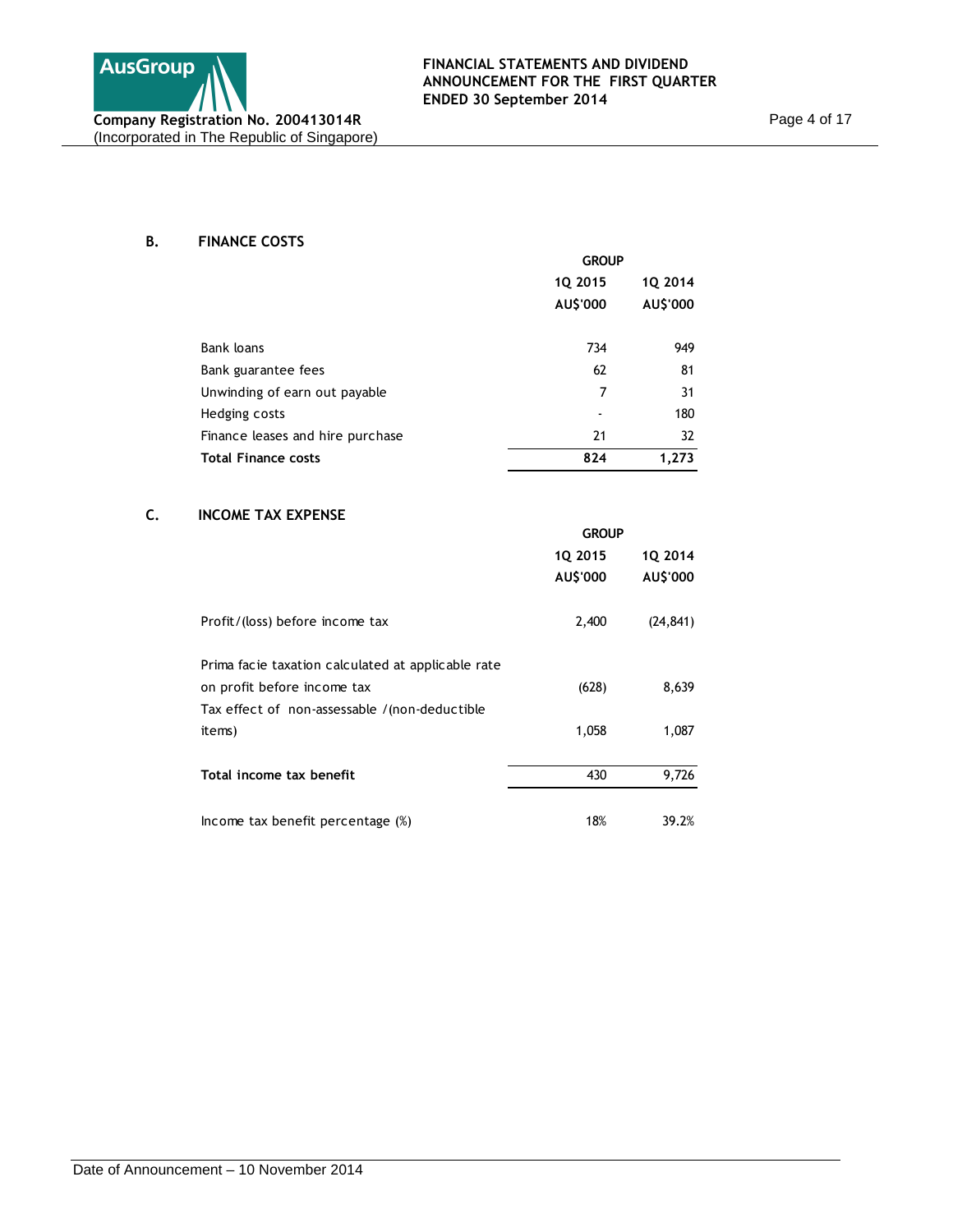

Page 5 of 17

## **1(b)(i) A balance sheet (for the issuer and group), together with a comparative statement as at the end of the immediately preceding financial year**

| end or the immediately preceding imancial year |            |            |            |            |
|------------------------------------------------|------------|------------|------------|------------|
|                                                | Group      | Group      | Company    | Company    |
|                                                | As at      | As at      | As at      | As at      |
|                                                | 30/09/2014 | 30/06/2014 | 30/09/2014 | 30/06/2014 |
|                                                | AU\$'000   | AU\$'000   | AU\$'000   | AU\$'000   |
| <b>CURRENT ASSETS</b>                          |            |            |            |            |
| Cash and cash equivalents                      | 37,992     | 40,845     | 3,111      | 16,519     |
| Trade receivables                              | 162,874    | 137,071    |            |            |
| Other receivables and prepayments              | 8,511      | 14,031     | 679        | 516        |
| Inventories                                    | 5,255      | 6,146      |            |            |
| Due from subsidiaries                          |            |            |            | 425        |
| Other assets                                   | 117        | 117        |            |            |
| Total current assets                           | 214,749    | 198,210    | 3,790      | 17,460     |
| <b>NON-CURRENT ASSETS</b>                      |            |            |            |            |
| Property, plant and equipment                  | 60,669     | 60,858     |            |            |
| Goodwill                                       | 16,741     | 16,405     |            |            |
| Intangible assets                              | 8,753      | 7,987      |            |            |
| Other receivables and prepayments              | 3,329      | 1,453      |            |            |
| Due from subsidiaries                          |            |            | 39,360     | 23,611     |
| Other assets                                   |            |            | 63,235     | 61,465     |
| Deferred income tax assets                     | 22,492     | 16,390     |            |            |
| Total non-current assets                       | 111,984    | 103,093    | 102,595    | 85,076     |
| <b>Total assets</b>                            | 326,733    | 301,303    | 106,385    | 102,536    |
| <b>CURRENT LIABILITIES</b>                     |            |            |            |            |
| Trade payables                                 | 37,505     | 29,198     |            |            |
| Other payables                                 | 49,493     | 41,235     | 1,226      | 1,331      |
| <b>Borrowings</b>                              | 2,288      | 1,916      |            |            |
| Accruals for other liabilities and charges     | 12,171     | 10,024     |            |            |
| Current income tax liabilities                 | 1,592      | 2,025      | 74         |            |
| <b>Total current liabilities</b>               | 103,049    | 84,398     | 1,300      | 1,331      |
| NON-CURRENT LIABILITIES                        |            |            |            |            |
| Deferred income tax liabilities                | 1,923      | 1,835      |            |            |
| Other payables                                 |            |            |            |            |
| <b>Borrowings</b>                              | 18,825     | 17,713     |            |            |
| Accruals for other liabilities and charges     | 1,339      | 1,228      |            |            |
| Total non-current liabilities                  | 22,087     | 20,776     |            |            |
| <b>EQUITY</b>                                  |            |            |            |            |
| Capital and reserves attributable to equity    |            |            |            |            |
| holders of the Company                         |            |            |            |            |
| Share capital                                  | 99,599     | 99,599     | 99,599     | 99,599     |
| Capital reserve                                | (163)      | (163)      | (163)      | (163)      |
| Share option reserve                           | 1,395      | 886        | 1,395      | 886        |
| Foreign currency translation reserve           | 5,657      | 3,528      | 8,148      | 4,173      |
| Retained earnings                              | 95,109     | 92,279     | (3,894)    | (3, 290)   |
| <b>Total equity</b>                            | 201,597    | 196,129    | 105,085    | 101,205    |
| Total liabilities and equity                   | 326,733    | 301,303    | 106,385    | 102,536    |
|                                                |            |            |            |            |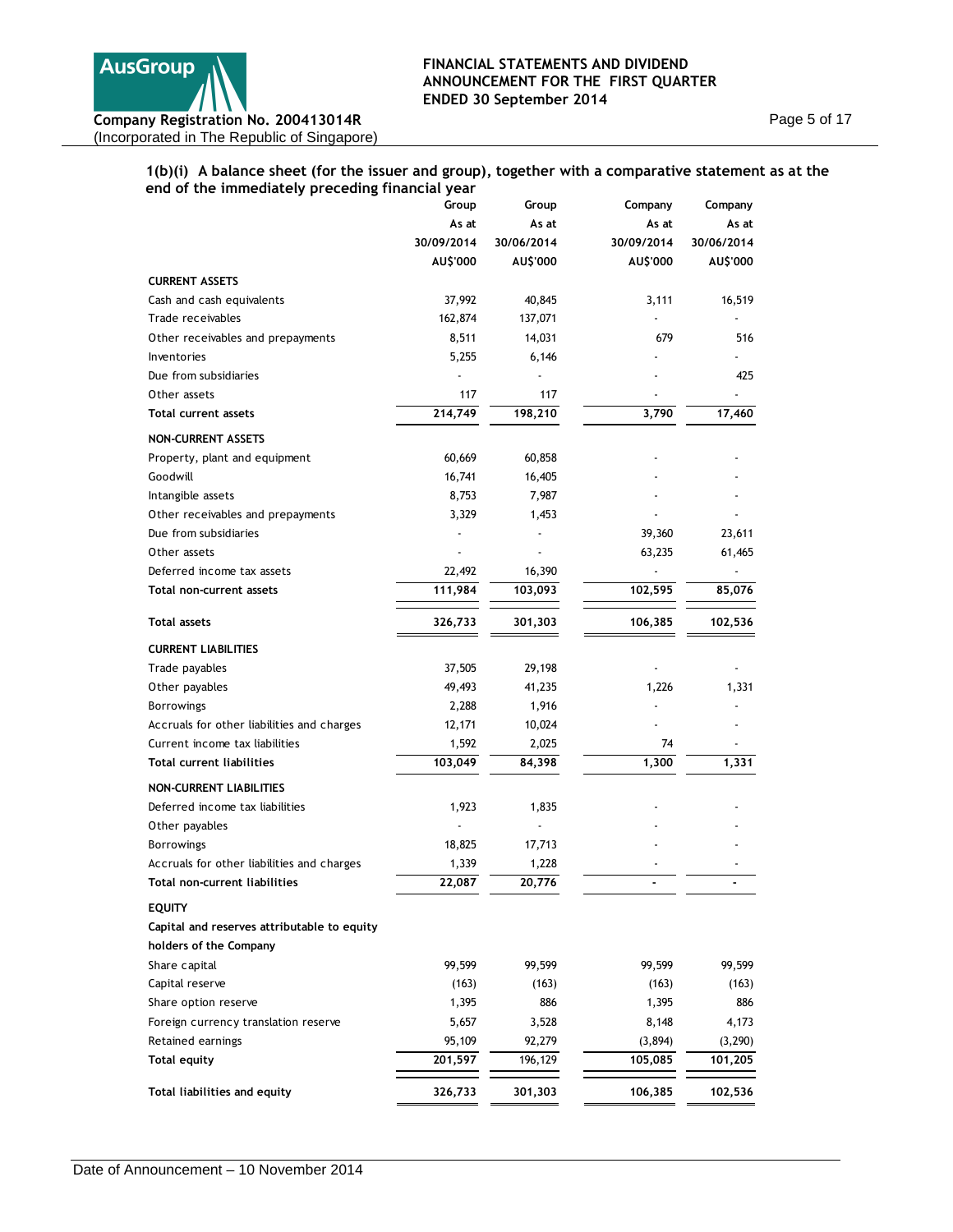# **1(b)(ii) Aggregate amount of group's borrowings and debt securities**

|                                             | 30/09/2014 |                          | 30/06/2014 |           |  |  |
|---------------------------------------------|------------|--------------------------|------------|-----------|--|--|
|                                             | AU\$'000   | AU\$'000                 | AU\$'000   | AU\$'000  |  |  |
|                                             | Secured    | Unsecured                | Secured    | Unsecured |  |  |
| Amount repayable in one year or less, or on |            |                          |            |           |  |  |
| demand                                      | 2,288      | ٠                        | 1.916      | ۰         |  |  |
| Amount repayable after one year             | 18,825     | $\overline{\phantom{a}}$ | 17.713     | ۰.        |  |  |

On 24 April 2014, the Group through its subsidiary AGC Australia Pty Ltd has completed drawdown on a 2.5 year A\$20 million term credit facility ("Term Facility"). As mentioned in the Group's announcement dated 11 April 2014, the funds were used for the Group's working capital requirements and to support cash-collateralisation of the bank guarantees.

On 20 October 2014, the Company announced that AusGroup Limited (the "issuer") has issued S\$110,000,000 7.45 per cent. Notes due 2016 (the "Series 001 Notes") pursuant to the S\$350,000,000 Multicurrency Debt Issuance Programme (the "Programme") established by the Issuer on 22 September 2014. DBS Bank Ltd., as sole arranger of the Programme, acted as the sole lead manager and bookrunner in relation to the issuance of the Series 001 Notes. The Series 001 Notes will bear interest at a fixed rate of 7.45 per cent. per annum payable semi-annually in arrear and, unless previously redeemed or cancelled, will mature on 20 October 2016.

#### **Details of secured collateral**

## **Win AGC Pty Ltd**

First registered fixed and floating charge over all the present and future property, interests, rights and proceeds of AGC Australia Pty Ltd, AGC Industries Pty Ltd, MAS Australasia Pty Ltd, Seagate Structural Engineering Pty Ltd, AGC Energy & Infrastructure Pty Ltd, and Resource People Pty Ltd ("Australian Group Companies"), including real and personal property, goodwill, uncalled and called but unpaid capital.

First registered real property mortgage by AGC Australia Pty Ltd over the commercial properties located at 15 Beach Street, Kwinana WA 6167 and Seagate Structural Engineering Pty Ltd over property located at Lots 17 and 18 Gap Ridge Industrial Estate Karratha WA.

# **Syndicated facility covenants**

The Australian Group Companies are required under the syndicated facility to maintain certain financial ratios such as gearing ratio, fixed charge cover and leverage ratio. In addition the Australian Group Companies are required to maintain a minimum total asset balance. As at 30 September 2014 the Group met all of these financial covenants. As at 30 September 2014, the Group has drawn down AU\$20.0 million of the syndicated facility.

### **DBS Bank Ltd**

A deed of charge executed by AGC Australia incorporating an all-monies charge over the fixed deposit account maintained by AGC Australia with DBS Bank Ltd ("The Lender") for an amount not less than AU\$25.0 million. A fixed and floating charge executed by AusGroup Ltd, AusGroup Singapore and Modern Access Services in favour of The Lender.

# **Facility covenants**

AusGroup Limited is required under the Facility Agreement to maintain in relation to the Consolidated Group a maximum gearing ratio as well as a minimum net worth (net asset) balance. As at 30 September 2014 the Group met all of these financial covenants. As at 30 September 2014, the Group has utilised AU\$48.5 million of the DBS facility.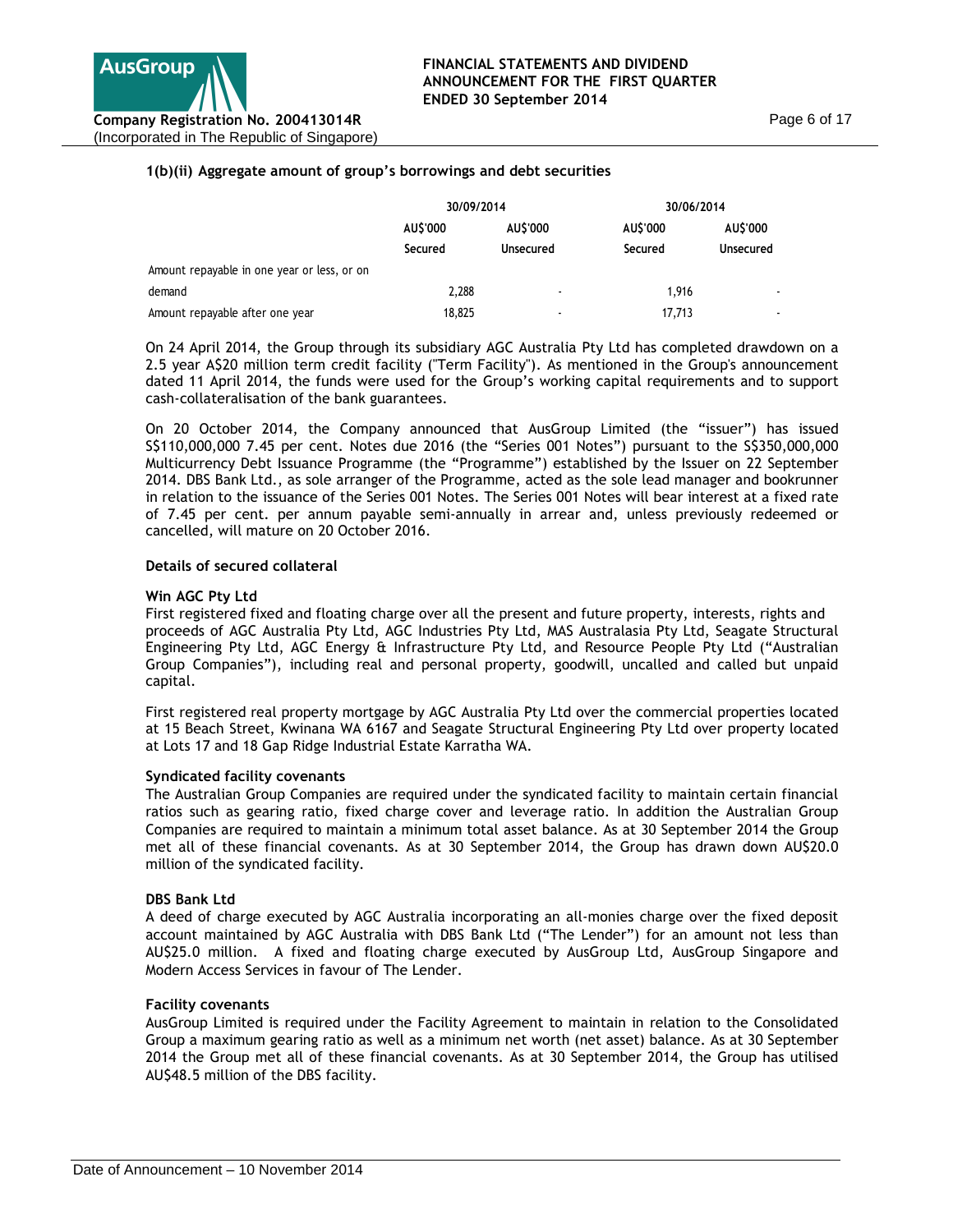

(Incorporated in The Republic of Singapore)

Page 7 of 17

**1(c) A consolidated statement of cash flows (for the group), together with a comparative statement for the corresponding period of the immediately preceding financial year**

|                                                             | <b>GROUP</b><br><b>GROUP</b> |
|-------------------------------------------------------------|------------------------------|
| 1Q 2015                                                     | 1Q 2014                      |
| AU\$'000                                                    | AU\$'000                     |
| Cash flows from operating activities                        |                              |
| Profit/(loss) before taxation                               | 2,400<br>(24, 841)           |
| Add / (less) adjustments for:                               |                              |
| Depreciation of property, plant and equipment               | 2,267<br>3,248               |
| Amortisation of intangible assets                           | 925<br>928                   |
| Employee share and share option scheme expense              | 509<br>51                    |
| Impairment loss on trade receivables                        | 20                           |
| Profit on disposal of property, plant and equipment         | (427)<br>(10, 182)           |
| Interest income                                             | (187)<br>(95)                |
| Finance costs                                               | 824<br>1,273                 |
| Deferred tax assets                                         | (5, 100)                     |
| Operating cash flows before working capital changes         | 1,211<br>(29, 598)           |
|                                                             |                              |
| Changes in operating assets and liabilities                 |                              |
| Changes in operating assets and liabilities, net of effects |                              |
| from acquisition of business                                |                              |
| Trade receivables                                           | (25, 803)<br>63,639          |
| Other receivables and prepayments                           | 1,959<br>(2,743)             |
| Inventories                                                 | 891<br>(379)                 |
| Trade payables                                              | 8,307<br>(9,829)             |
| Accruals and other payables                                 | 10,515<br>2,475              |
| Cash generated (used in)/generated from operations          | 23,564<br>(2,920)            |
| Interest paid                                               | (818)<br>(1,243)             |
| Interest received                                           | 187<br>95                    |
| Income tax received/(paid)                                  | 770<br>(24)                  |
| Net cash (used in)/generated from operating activities      | 22,392<br>(2,781)            |
| Cash flows from investing activities                        |                              |
| Proceeds from disposal of property, plant and equipment     | 1,386<br>4,138               |
| Purchase of property, plant and equipment                   | (2,070)<br>(993)             |
| Decrease/(Increase) in interest in joint venture            | 684                          |
| Purchase of intangible assets                               | (1,691)<br>(770)             |
| Net cash (used in)/generated from investing activities      | (2, 375)<br>3,059            |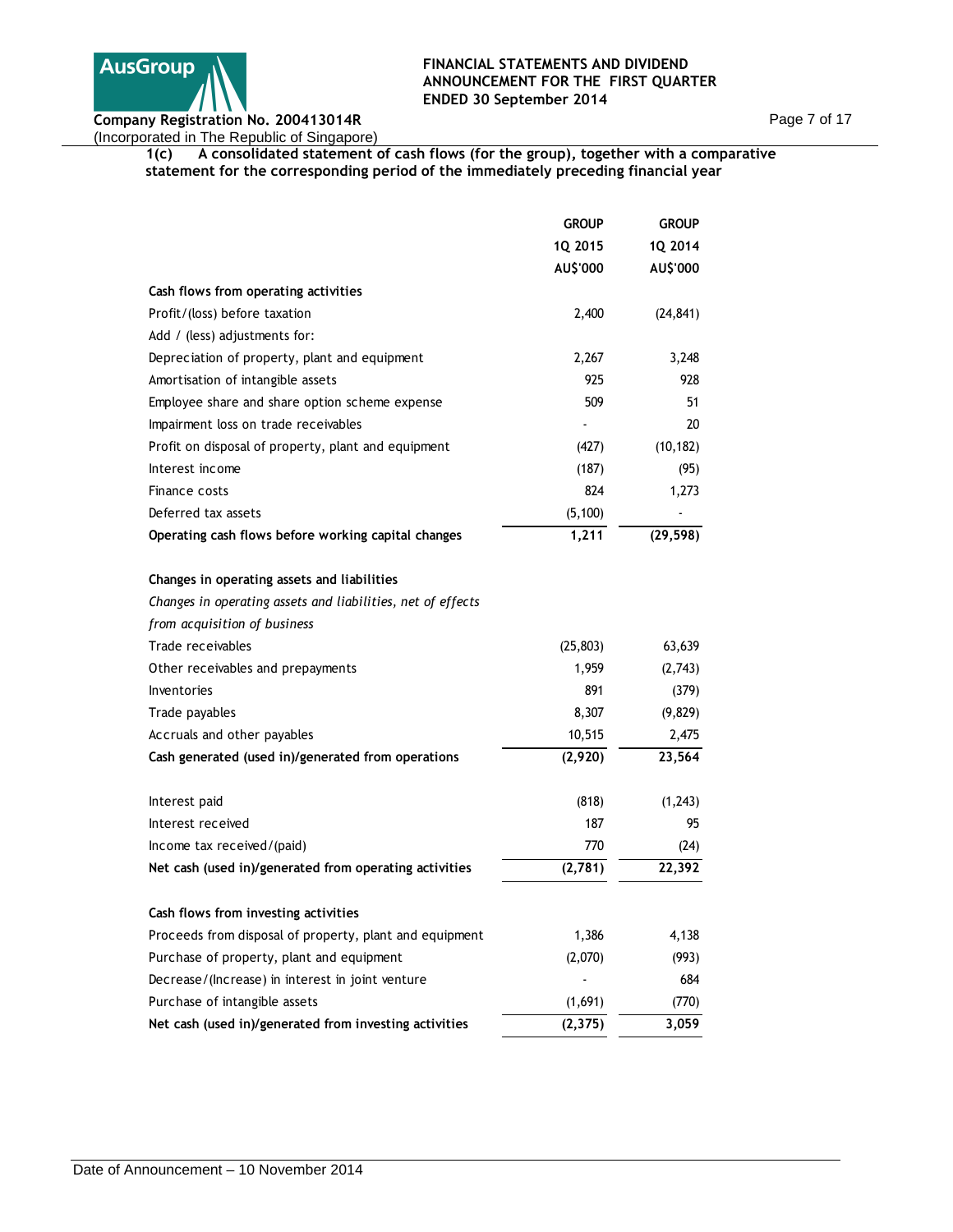

| 1(c) Consolidated Statement of Cash Flows (continued)  | <b>GROUP</b><br>1Q 2015<br>AU\$'000 | <b>GROUP</b><br>1Q 2014<br>AU\$'000 |
|--------------------------------------------------------|-------------------------------------|-------------------------------------|
| Cash flows from financing activities                   |                                     |                                     |
| Repayment of finance leases                            | (290)                               |                                     |
| Proceeds from borrowings                               | 1,775                               |                                     |
| Repayment of borrowings                                |                                     | (7,969)                             |
| Net cash generated from/(used in) financing activities | 1,485                               | (7,969)                             |
| Net (decrease)/increase in cash and cash equivalents   | (3,671)                             | 17,481                              |
| Effect of exchange rate changes                        | 818                                 | (272)                               |
| Movement in cash and cash equivalents for the period   | (2, 853)                            | 17,209                              |
| Cash and cash equivalents at beginning of period       | 40,845                              | 8,752                               |
| Cash and cash equivalents at end of period             | 37,992                              | 25,962                              |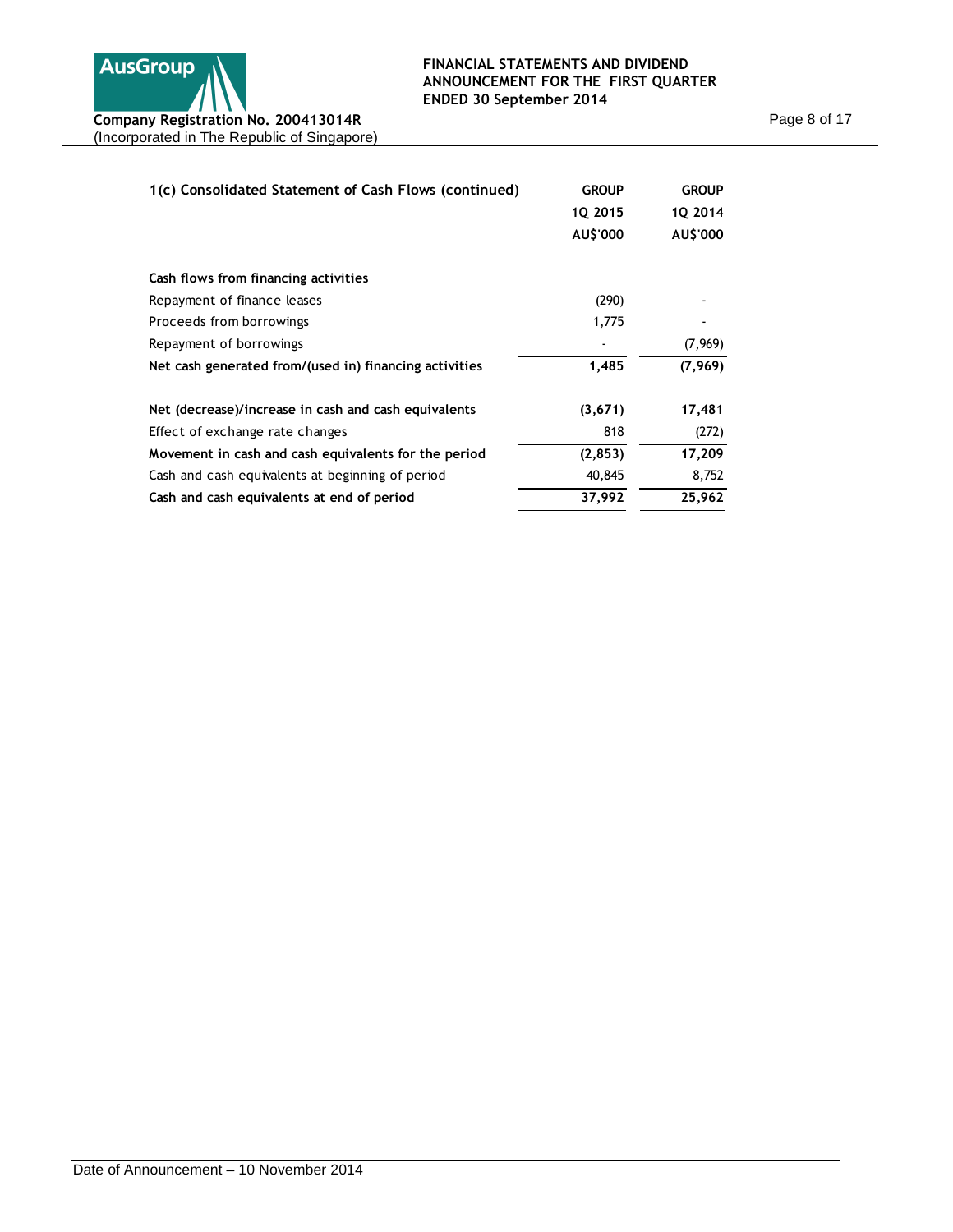

## 1(d)(i) A statement (for the issuer and group) showing either

# **(i) all changes in equity, or**

**(ii) changes in equity other than those arising from capitalisation issues and distributions to shareholders, together with a comparative statement for the corresponding period of the immediately preceding financial year** 

|                                           | <b>SHARE</b><br><b>CAPITAL</b> | <b>CAPITAL</b><br><b>RESERVE</b> | <b>SHARE</b><br><b>BASED</b> | <b>FOREIGN</b><br><b>CURRENCY</b> | <b>RETAINED</b><br><b>EARNINGS</b> | <b>TOTAL</b> |
|-------------------------------------------|--------------------------------|----------------------------------|------------------------------|-----------------------------------|------------------------------------|--------------|
|                                           |                                |                                  |                              | PAYMENT TRANSLATION               |                                    |              |
|                                           |                                |                                  | <b>RESERVE</b>               | <b>RESERVE</b>                    |                                    |              |
| Group                                     | AU\$'000                       | AU\$ '000                        | AU\$'000                     | AU\$'000                          | AU\$'000                           | AU\$'000     |
| 1Q2015                                    |                                |                                  |                              |                                   |                                    |              |
| Balance as at 1 July 2014                 | 99,599                         | (163)                            | 886                          | 3,528                             | 92,279                             | 196,129      |
| Total comprehensive income for the period |                                |                                  |                              |                                   |                                    |              |
| ended 30 September 2014                   |                                |                                  |                              | 2,129                             | 2,830                              | 4,959        |
| Share based payment reserve               |                                |                                  | 509                          | $\blacksquare$                    |                                    | 509          |
| Balance as at 30 September 2014           | 99,599                         | (163)                            | 1,395                        | 5,657                             | 95,109                             | 201,597      |
| 1Q2014                                    |                                |                                  |                              |                                   |                                    |              |
| Balance as at 1 July 2013                 | 64,309                         | (163)                            | 1,052                        | 3,852                             | 104,150                            | 173,200      |
| Total comprehensive income/(loss) for the |                                |                                  |                              |                                   |                                    |              |
| period ended 30 September 2013            |                                |                                  |                              | 60                                | (15, 115)                          | (15,055)     |
| Share based payment reserve               |                                |                                  | 51                           |                                   |                                    | 51           |
| Balance as at 30 September 2013           | 64,309                         | (163)                            | 1,103                        | 3,912                             | 89,035                             | 158,196      |
| Company                                   |                                |                                  |                              |                                   |                                    |              |
| 1Q2015                                    |                                |                                  |                              |                                   |                                    |              |
| Balance as at 1 July 2014                 | 99,599                         | (163)                            | 886                          | 4,173                             | (3,290)                            | 101,205      |
| Total comprehensive income/(loss) for the |                                |                                  |                              |                                   |                                    |              |
| period ended 30 September 2014            |                                |                                  |                              | 3,975                             | (604)                              | 3,371        |
| Share based payment reserve               |                                |                                  | 509                          | Ĭ.                                |                                    | 509          |
| Balance as at 30 September 2014           | 99,599                         | (163)                            | 1,395                        | 8,148                             | (3,894)                            | 105,085      |
| 1Q2014                                    |                                |                                  |                              |                                   |                                    |              |
| Balance as at 1 July 2013                 | 64,309                         | (163)                            | 1,052                        | 5,018                             | 320                                | 70,536       |
| Total comprehensive income for the period |                                |                                  |                              |                                   |                                    |              |
| ended 30 September 2013                   |                                |                                  |                              | 30                                | 472                                | 502          |
| Share based payment reserve               |                                |                                  | 51                           |                                   |                                    | 51           |
| Balance as at 30 September 2013           | 64,309                         | (163)                            | 1,103                        | 5,048                             | 792                                | 71,089       |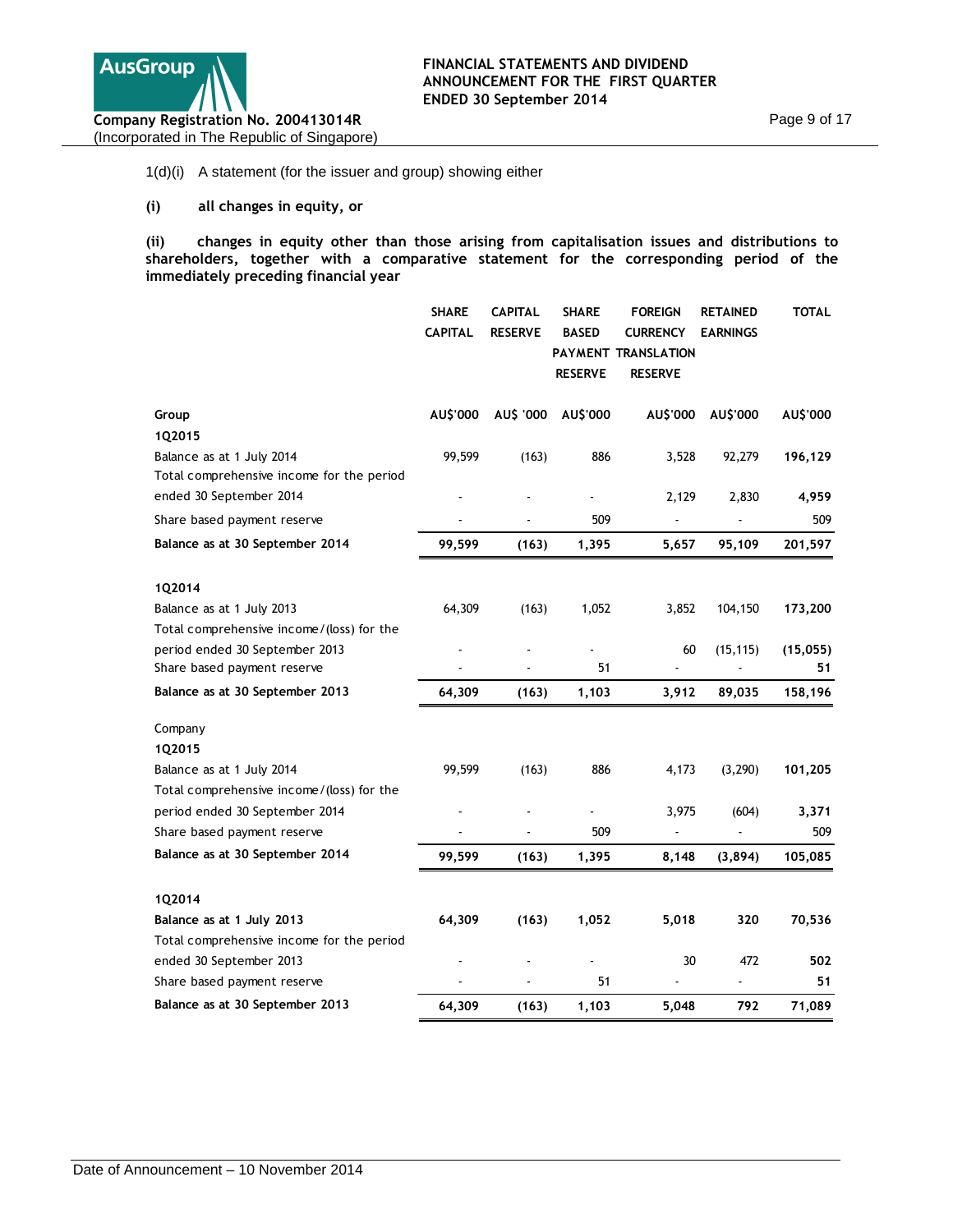

1(d)(ii) Details of any changes in the company's share capital arising from rights issue, bonus issue, share buy-backs, exercise of share options or warrants, conversion of other issues of equity securities, issue of shares for cash or as consideration for acquisition or for any other purpose since the end of the previous period reported on. State also the number of shares that may be issued on conversion of all the outstanding convertibles, as well as the number of shares held as treasury shares, if any, against the total number of issued shares excluding treasury shares of the issuer, as at the end of the current financial period reported on and as at the end of the corresponding period of the immediately preceding financial year

|                                                           | 30 September 2014 | 30 June 2014 |
|-----------------------------------------------------------|-------------------|--------------|
| Number of issued shares                                   |                   |              |
| Opening balance                                           | 648,276,475       | 480,856,136  |
| Issuance of shares                                        |                   | 166,100,000  |
| Share issued under the Company's employee share<br>scheme |                   | 1,320,339    |
| Closing balance                                           | 648,276,475       | 648,276,475  |

 As at 30 September 2014 there were outstanding options for 1,674,000 (30 September 2013: 2,208,000) unissued ordinary shares under the employee share option scheme. All the outstanding options have vested and are exercisable at the balance sheet date.

 As at 30 September 2014 there were 2,561,473 (30 September 2013: 5,389,039) outstanding share rights. Of these rights 157,353 have met the performance criteria to vest and will be issued as ordinary shares for nil consideration subject to board approval in due course. The remaining rights may in future potentially be converted to shares under the employee share right scheme.

 As at 30 June 2014 Captain Larry Glenn Johnson was a director of the Company, and on 10 July 2014 Eng Chiaw Koon was appointed a director of the Company. On 27 June 2014 in accordance with a resolution of shareholders passed on 19 June 2014, 35,000,000 options to acquire ordinary shares in the Company were issued. Captain Larry Glenn Johnson was issued 15,000,000 options, while Eng Chiaw Koon was issued 20,000,000 options. Under the terms of the options, one quarter of the options will vest on the first anniversary of the issue of the options and a further quarter each anniversary thereafter until all options have been vested.

 As approved by Shareholders at the EGM held on 19 June 2014, the 110,000,000 options issued to Ezion were to raise funds for the Group's expansions via the strategic investment by Ezion as a substantial shareholder. Following the issue and allotment of these options on 27 June 2014, the options to Ezion are exercisable from that date. Assuming all of Ezion's options are exercised, the Company will receive additional net cash proceeds of S\$40,425,000 that will be used to fund proposed expansion (70-80%) into offshore marine services ("Proposed Expansion") and general working capital (20-30%). No value has been ascribed to these options as at 30 June 2014, as the Directors have deemed this to be a capital raising transaction.

As at 30 September 2014 and 30 September 2013 respectively there were no treasury shares held by the company.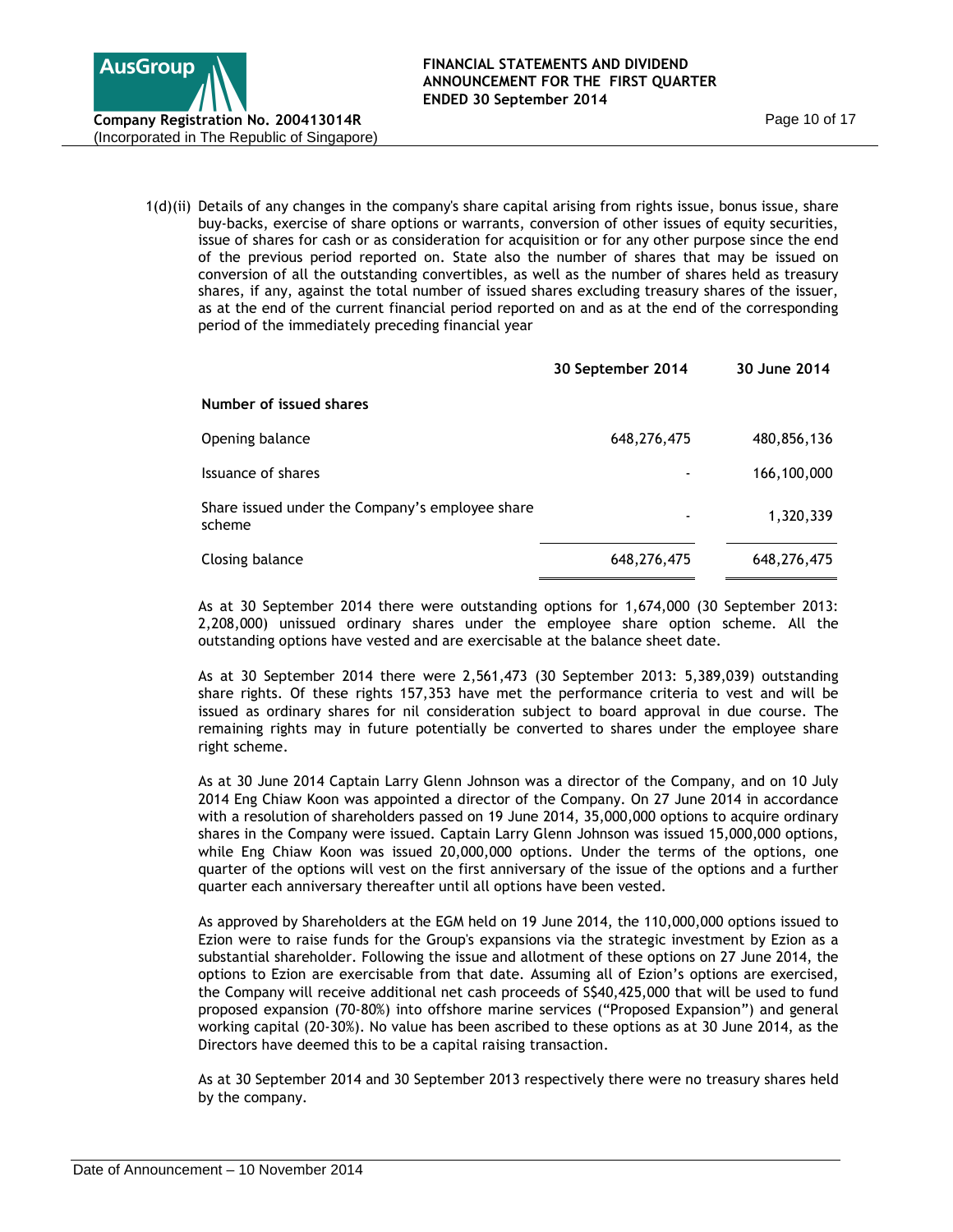

## **1(d)(iii) To show the total number of issued shares excluding treasury shares as at the end of the current financial period and as at the end of the immediately preceding year**

|                         | 30 September 2014 | 30 June 2014 |
|-------------------------|-------------------|--------------|
| Number of issued shares | 648.276.475       | 648,276,475  |
|                         |                   |              |

The net proceeds received by the Company of approximately S\$25.2 million from the issuance of 70,000,000 shares pursuant to a placement exercise made on 27 June 2014 have been partially utilized. The following is the summary of the use of proceeds:

|                                                              | <b>S\$'000</b> |
|--------------------------------------------------------------|----------------|
| Net proceeds disclosed in the announcement date 27 June 2014 | 25,244         |
|                                                              |                |
| Less:                                                        |                |
| General working capital of the Group                         | 6,900          |
| Proposed expansion                                           | 4,000          |
|                                                              |                |
| Balance proceeds as at 30 September 2014                     | 14.            |
|                                                              |                |

The above use of proceeds is in accordance with the intended use as stated in the announcement dated 9 April 2014 in relation to the placement of 70,000,000 new shares.

## **1(d)(iv) A statement showing all sales, transfers, disposal, cancellation and/or use of treasury shares as at the end of the current financial period reported on**

Not applicable.

**2. Whether the figures have been audited or reviewed and in accordance with which auditing standard or practice**

The figures have not been audited or reviewed by the auditors.

**3. Where the figures have been audited or reviewed, the auditors' report (including any qualifications or emphasis of a matter)**

Not applicable.

**4. Whether the same accounting policies and methods of computation as in the issuer's most recently audited annual financial statements have been applied**

The Group has applied the same accounting policies and methods of computation in the financial information for the current reporting period compared with the last audited financial statements as at 30 June 2014.

**5. If there are any changes in the accounting policies and methods of computation, including any required by an accounting standard, what has changed, as well as the reasons for, and the effect of, the change**

None.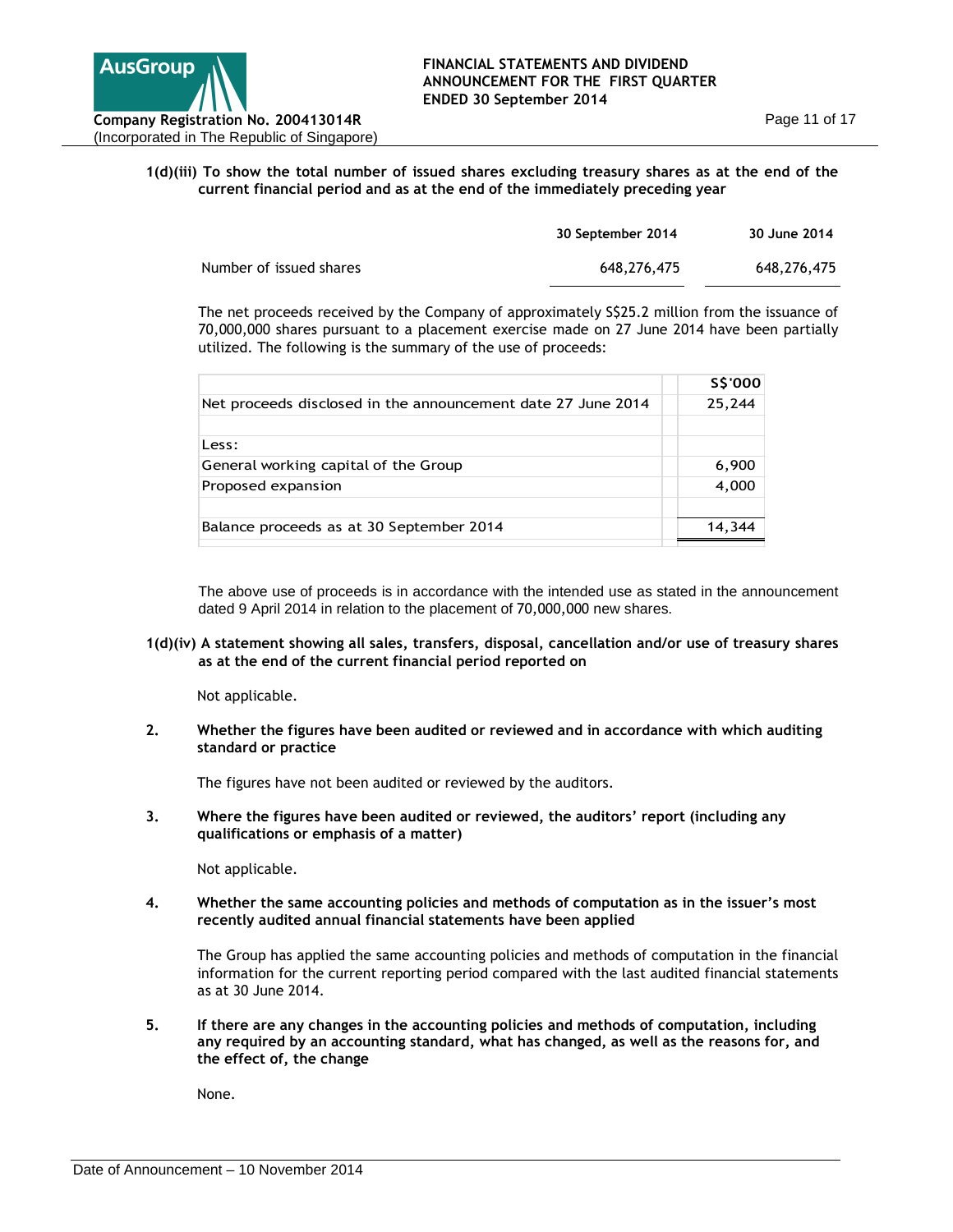

## **6. Earnings per ordinary share of the Group for the current financial period reported on and the corresponding period of the immediately preceding financial year, after deducting any provision for preference dividends**

|                                                                   | <b>GROUP</b><br>1Q 2015<br>AU\$'000 | <b>GROUP</b><br>1Q 2014<br>AU\$'000 |
|-------------------------------------------------------------------|-------------------------------------|-------------------------------------|
|                                                                   |                                     |                                     |
| Profit/(loss) after taxation                                      | 2,830                               | (15, 115)                           |
| Weighted average number of ordinary shares in issue applicable to |                                     |                                     |
| earnings ('000)                                                   | 648,276                             | 480,856                             |
| Fully diluted number of ordinary shares ('000)                    | 669,650                             | 487,135                             |
| Earnings/(loss) per ordinary share (AU cents)                     |                                     |                                     |
| - Basic                                                           | 0.4                                 | (3.1)                               |
| - Diluted                                                         | 0.4                                 | (3.1)                               |

Basic earnings per share is calculated by dividing the consolidated profit/(loss) after tax attributable to the equity holders of the Company by the weighted average of the number of shares outstanding during the period.

For the purposes of calculating diluted earnings per share, the weighted average number of shares on issue has been adjusted as if all dilutive share options and share awards were exercised. The number of shares that could have been issued upon the exercise of all dilutive shares is added to the denominator as the number of shares issued for no consideration. No adjustment is made to the profit/(loss) after tax.

#### **7. Net asset value (for the issuer and group) per ordinary share based on the total number of issued shares excluding treasury shares of the issuer at the end of the:-**

- **(a) current financial period reported on; and**
- **(b) immediately preceding financial year**

|                                                                                                                     | <b>GROUP</b> |                       |
|---------------------------------------------------------------------------------------------------------------------|--------------|-----------------------|
|                                                                                                                     |              | 30/09/2014 30/06/2014 |
|                                                                                                                     | AU\$'000     | AU\$'000              |
| Net assets                                                                                                          | 201,597      | 196.129               |
| Net asset value per ordinary share based on issued share capital<br>at the end of the respective periods (AU cents) | 31.1         | 30.3                  |

Net asset value per ordinary share is calculated based on 648,276,475 ordinary shares as at 30 September 2014 (30 June 2014: 648,276,475 ordinary shares).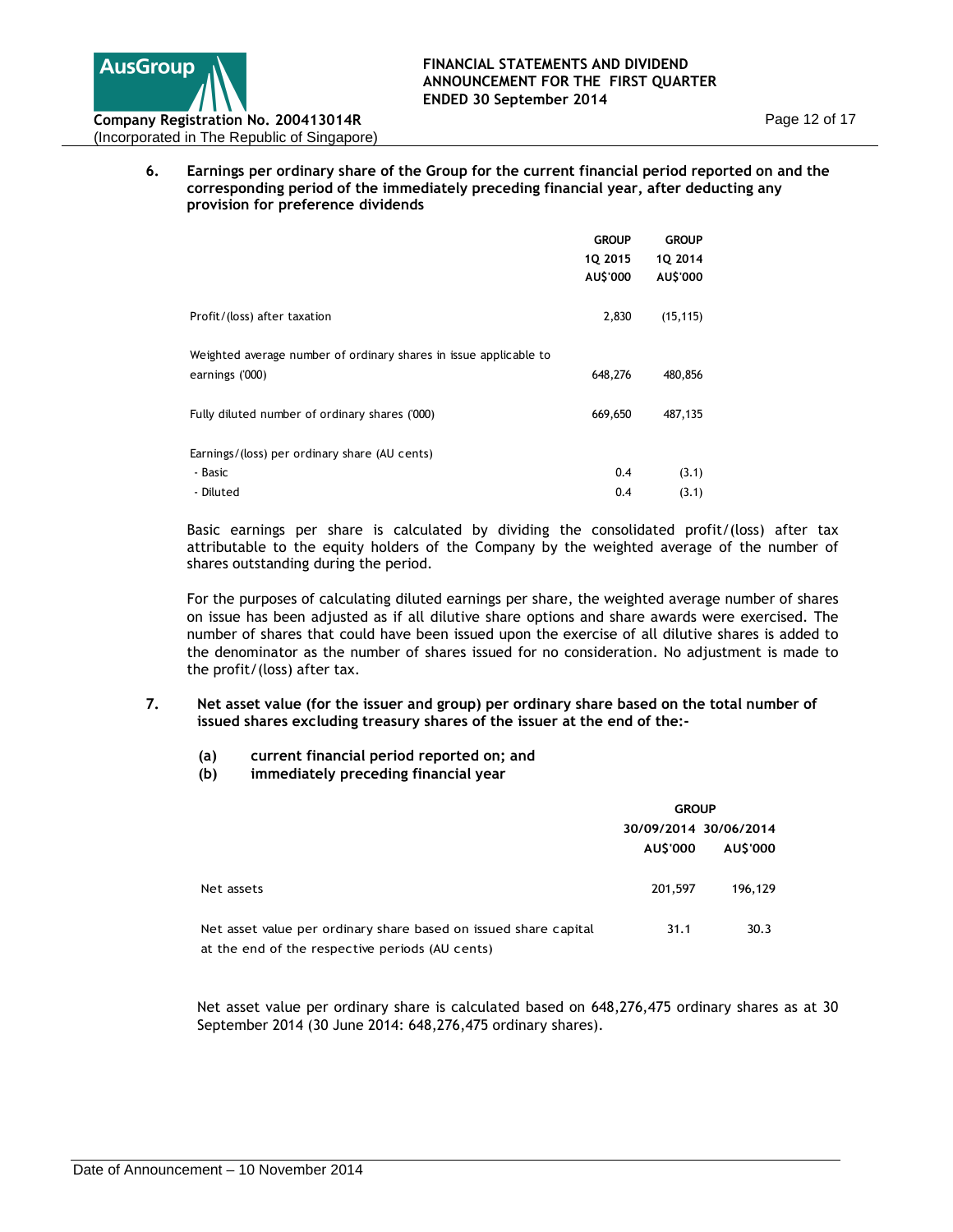

- **8. A review of the performance of the Group, to the extent necessary for a reasonable understanding of the group's business. It must include a discussion of the following:-**
	- **(a) any significant factors that affected the turnover, costs, and earnings of the group for the current financial period reported on, including (where applicable) seasonal or cyclical factors; and**
	- **(b) any material factors that affected the cash flow, working capital, assets or liabilities of the group during the current financial period reported on**

## **A Income Statement**

**(i) Revenue** 

Revenue for the first quarter of FY2015 was significantly higher at AU\$130.5 million; up 55% on 4Q FY2014 of AU\$84.1 million and 69% on 1Q FY2014 at AU\$77.2 million. This higher underlying activity was as a result of increased activity in maintenance (32% of revenue base) and scaffolding projects (27% of revenue base).

## **(ii) Cost of sales and Gross (loss)/profit**

#### *Cost of sales*

The cost of sales for the first quarter of FY2015 increased at AU\$117.5 million was up 57% on Q4 FY2014 of AU\$74.8 million roughly in line with increased activity and only 19.8% to on 1Q FY2014 of AU\$98.1 million, where one-off project losses were recognized in that period.

#### *Gross profit*

Gross margins weakened slightly to 10.0% during the first quarter of FY2015 when compared to 4Q FY2014, due to the mix of work shifting towards maintenance activities, but remained within the 10-12% target range.

#### **(iii) Other operating income**

Other operating income for the first quarter of FY2015 decreased to AU\$0.8 million (1Q FY2014: AU\$10.4 million). The decrease is primarily due to the one-off nature of the profit from the sale of Singapore property of AU\$8.6 million realized in 1Q FY2014.

#### **(iv) Other operating costs, Administrative expenses and Marketing expenses**

#### *Other operating costs*

Other operating costs for the first quarter of FY2015 decreased by 3.0% to AU\$5.5 million (1Q FY2014: AU\$5.7 million) and in line with the previous quarter (4Q FY2014 AU\$5.0 million). The decrease reflects the lower staffing levels following restructure during FY2014.

#### *Administrative expenses*

Administration expenses for the first quarter of FY2015 decreased by 31.4% to AU\$4.6 million (1Q FY2014: AU\$6.7 million). The decrease reflects the lower staffing levels as a result of restructure during FY2014.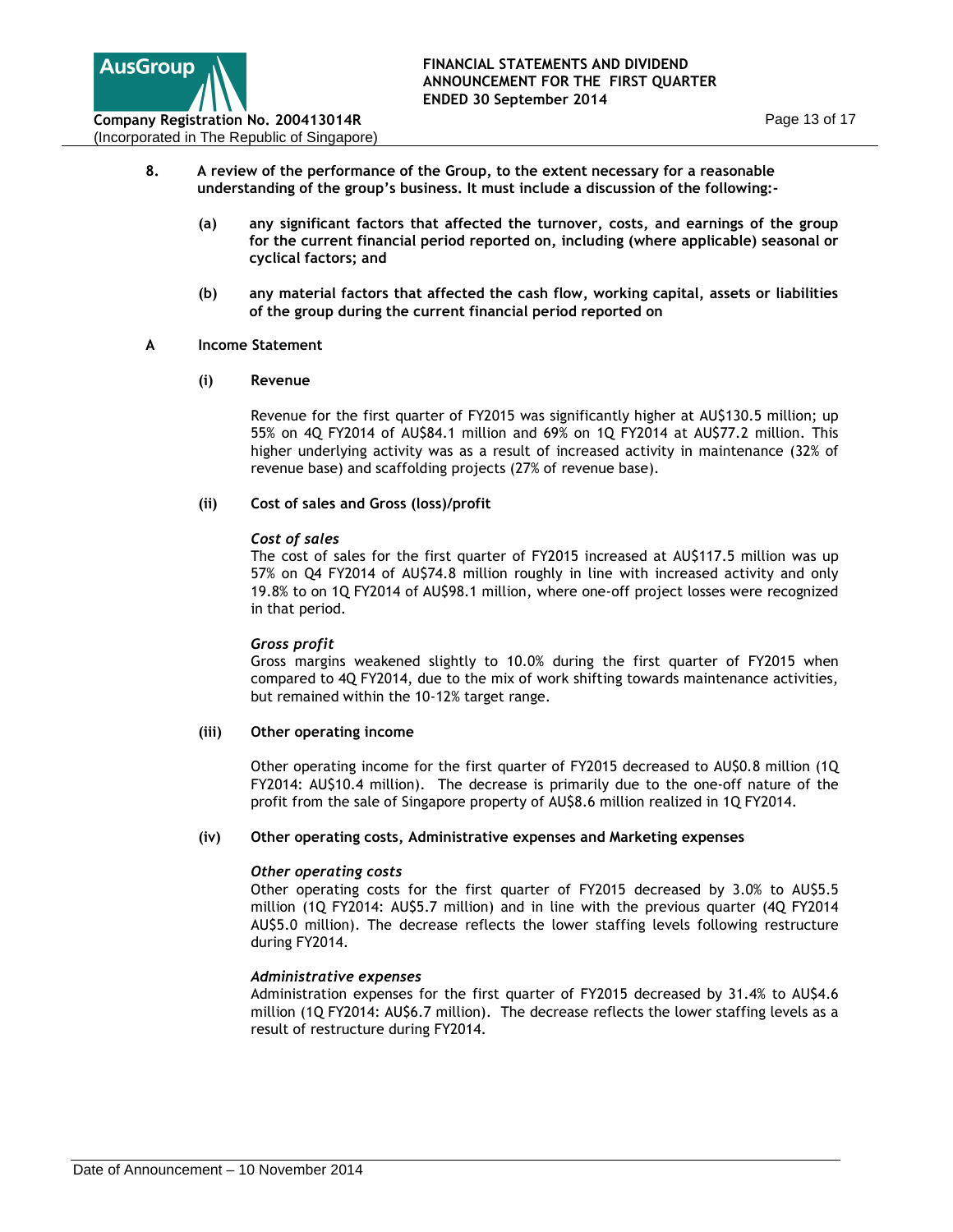

## *Marketing and distribution expenses*

Marketing and distribution expenses for the first quarter of FY2015 of AU\$0.5 million decreased by 30.8% with the comparative period (1Q FY2014: AU\$0.7 million). The decrease primarily reflects lower staffing levels.

### **(v) Finance costs**

Finance costs for the first quarter of FY2015 decreased by 35.3% to AU\$0.8 million (1Q FY2014: AU\$1.3 million). This decrease is mainly due to lower borrowings for the quarter.

#### **(vi) Income tax expense**

Please refer to Section 1(a)(ii)C.

## **(vii) (Loss)/Profit after tax**

The profit/(loss) after tax for the first quarter of FY2015 was AU\$2.8 million (1Q FY2014: loss of AU\$15.1 million), resulting from improved operating performance and relative to the previous reported 4Q FY2014 of AU\$2.2 million. This should be read in conjunction with notes 8 A (i) to (vi) above.

## **B Balance Sheet**

## **(i) Shareholders' Equity**

Total shareholders' equity at 30 September 2014 amounted to AU\$201.6 million, an increase of 2.8% over the previous year (FY2014: AU\$196.1 million) following the profit for the period of AU\$3.3 million.

#### **(ii) Non-current Assets**

Total non-current assets amounted to AU\$112.0 million at 30 September 2014, representing a 8.6% increase over the previous year (FY2014: AU\$103.1 million). The increase is due to the purchase of computer software, increase in retention withheld and recognition of deferred tax assets arising from the research and development tax incentives.

#### **(iii) Current Assets**

Total current assets amounted to AU\$214.7 million at 30 September 2014, representing a 8.3% increase compared with the previous year (FY2014: AU\$198.2 million). The increase is due to higher trade receivables and invoicing resulting from increasing revenues during the quarter.

Trade receivables are split as follows: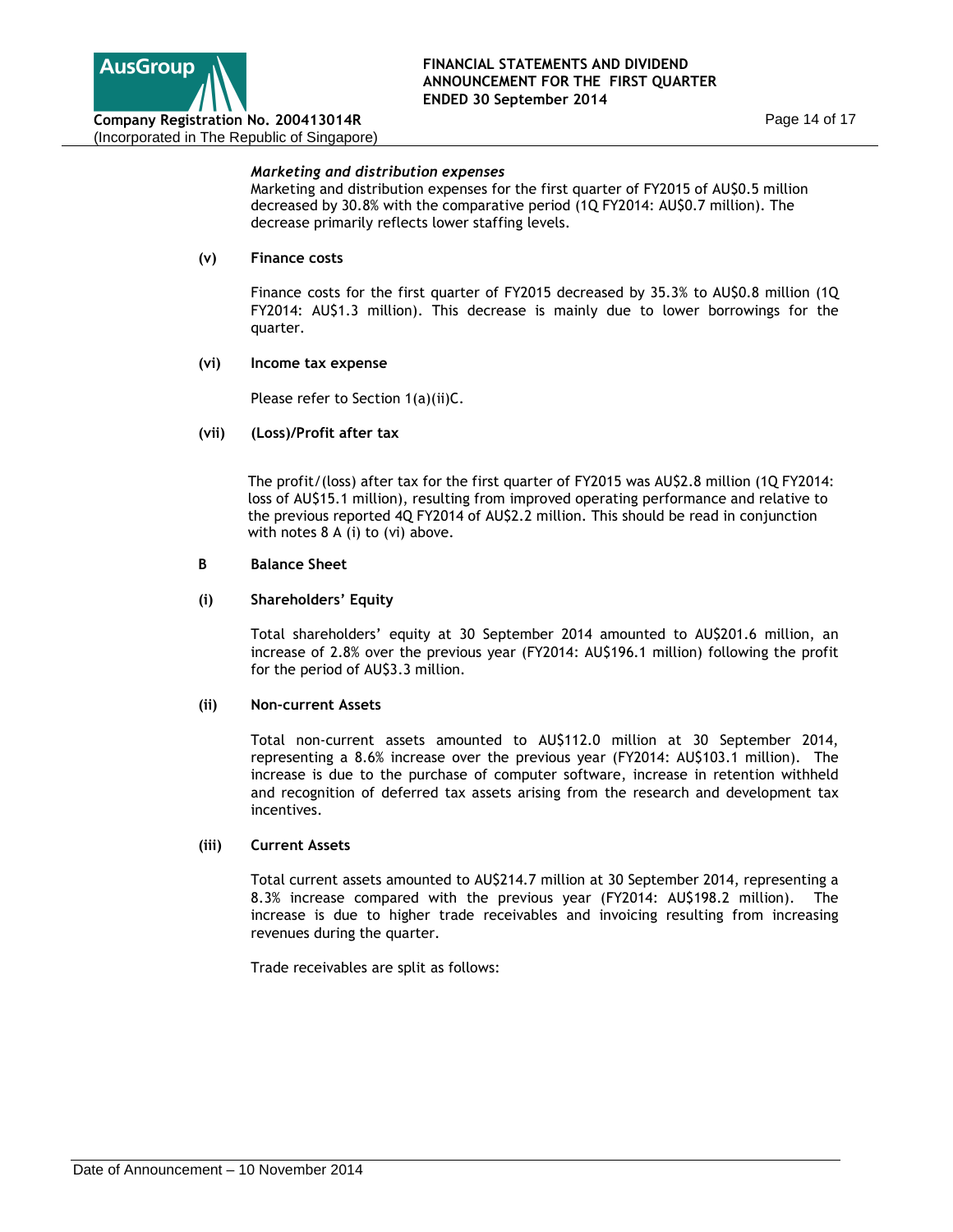

|                               | 30/09/2014<br>AU\$'000 | 30/06/2014<br>AU\$'000 |
|-------------------------------|------------------------|------------------------|
| Trade receivables             |                        |                        |
| - Trade receivables           | 68,890                 | 65,454                 |
| <b>Construction contracts</b> |                        |                        |
| - Due from customers          | 93,984                 | 71,617                 |
|                               |                        |                        |
|                               | 162,874                | 137,071                |

# **(iv) Current Liabilities**

Total current liabilities amounted to AU\$103.0 million, representing a 22.1% increase over the previous year (FY2014: AU\$84.4 million). The increase is mainly due to the higher borrowings, provisions and trade payables.

Trade payables are split as follows:

|                               | 30/09/2014 | 30/06/2014 |
|-------------------------------|------------|------------|
|                               | AU\$'000   | AU\$'000   |
| Trade payables                |            |            |
| - Trade payables              | 36,587     | 28,561     |
| <b>Construction contracts</b> |            |            |
| - Due to customers            | 918        | 637        |
|                               |            |            |
|                               | 37,505     | 29,198     |

## **(v) Non-current Liabilities**

Total non-current liabilities has increased by 6.3% to AU\$22.1 million (FY2014: AU\$20.8 million). The increase is mainly due to higher borrowings.

## **9. Where a forecast, or a prospect statement, has been previously disclosed to shareholders, any variance between it and the actual results**

Not applicable.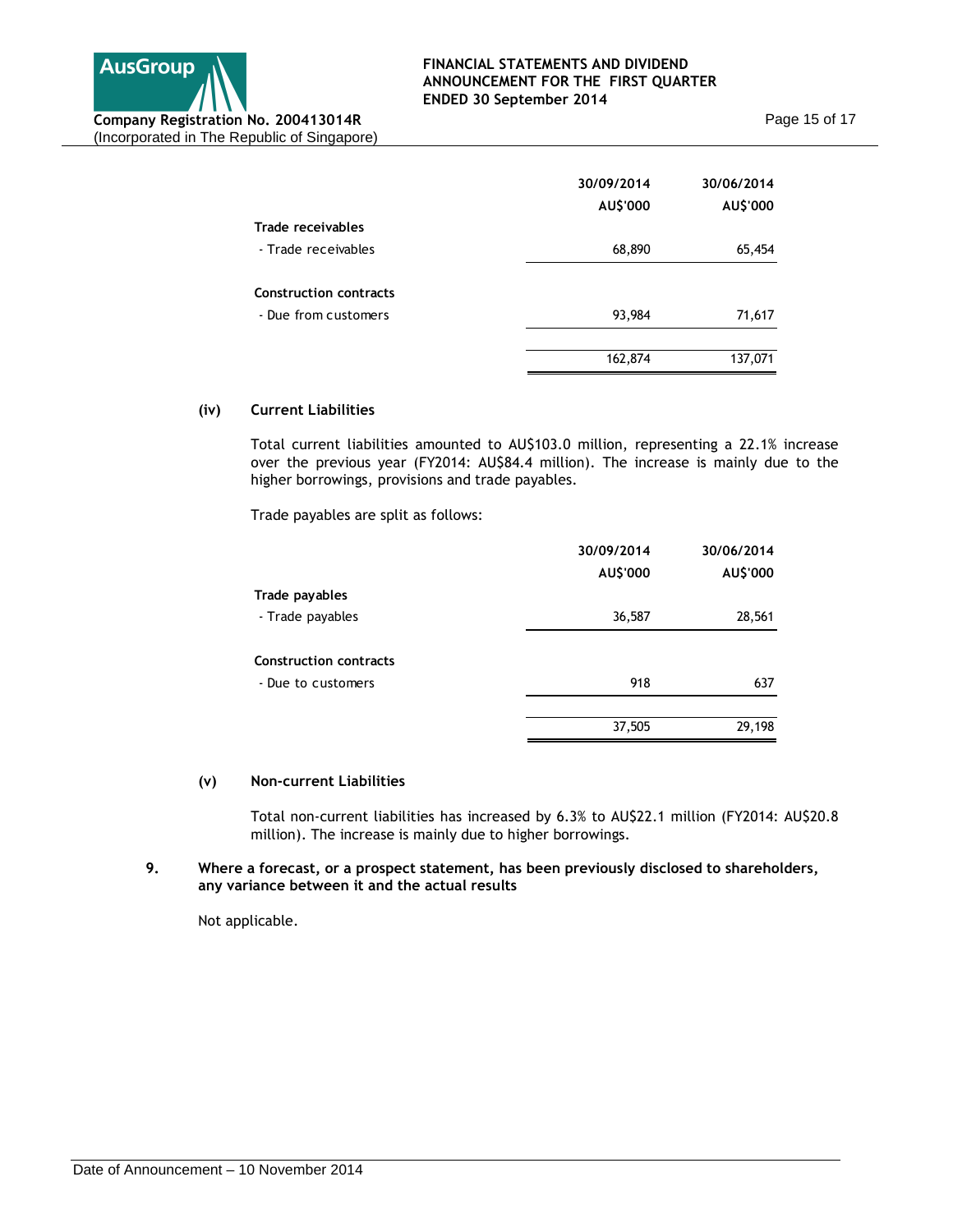

## **10. A commentary at the date of the announcement of the significant trends and competitive conditions of the industry in which the group operates and any known factors or events that may affect the group in the next reporting period and the next 12 months**

### **Background Information**

AusGroup is a leading provider of multi-disciplinary services of maintenance, fabrication and manufacturing, and construction services to the oil and gas, mineral resources and infrastructure industries in Australia (Perth, Kwinana, Gladstone, and Darwin) and South-East Asia (Singapore, Thailand, and the Philippines).

The Group enjoys a solid reputation through our ability to provide and integrate a diverse range of services: from fabrication and manufacturing, construction, scaffolding, insulation, painting, refractory and maintenance services for the sectors it serves.

The Group's growth is directly linked to activities around new project developments and project expansions as well as the provision of maintenance services to clients in these sectors.

## **Significant Trends & Competitive Conditions**

As anticipated by our strategic review in 1Q FY2014, there has been a moderation in resources and energy sector investment from peak levels in FY2013. However, the value of committed projects in the energy sector remains strong and has been the source of the growth in our Order Book over the last 4 quarters being led by awards in the oil  $\theta$  gas sector.

In particular, we are part of some AU\$372 million in work on the Inpex Ichthys LNG facility and actively working on 6 of the major developments in LNG within Australia. Importantly, as these projects are completed, we are well placed to participate in the long-term maintenance contracts that will be required to optimize those long-term production assets. This will add to work we are currently contracted with Woodside under a 3+2 year contract related to their Karratha Life Extension programme. This will both improve the quality of earnings and increase proportion of recurring revenue.

Going forward, the completion of the acquisition of Ezion's Australian-based assets will provide additional recurring revenue while augmenting traditional contracting margins and extending our ability to provide services across an increased segment of the oil & gas supply chain, i.e. marine logistics.

#### **Karara Mining Limited ("KML") update**

The action in the Supreme Court of Western Australia by the Company's wholly-owned subsidiary, AGC Industries Pty Ltd ("AGC") and KML remains ongoing.

#### **Overall**

The Group has work in hand to the value of AU\$455.1 million as of 10 November 2014.

The Group expects, from time to time, delays in the finalising of variations around certain types of construction projects under our contractual entitlements. This will create a degree of variability in the Group results from quarter to quarter. The Group's accounting policy is to recognise costs as they are incurred, which may not match revenue from variations, as these have to be negotiated and agreed with clients.